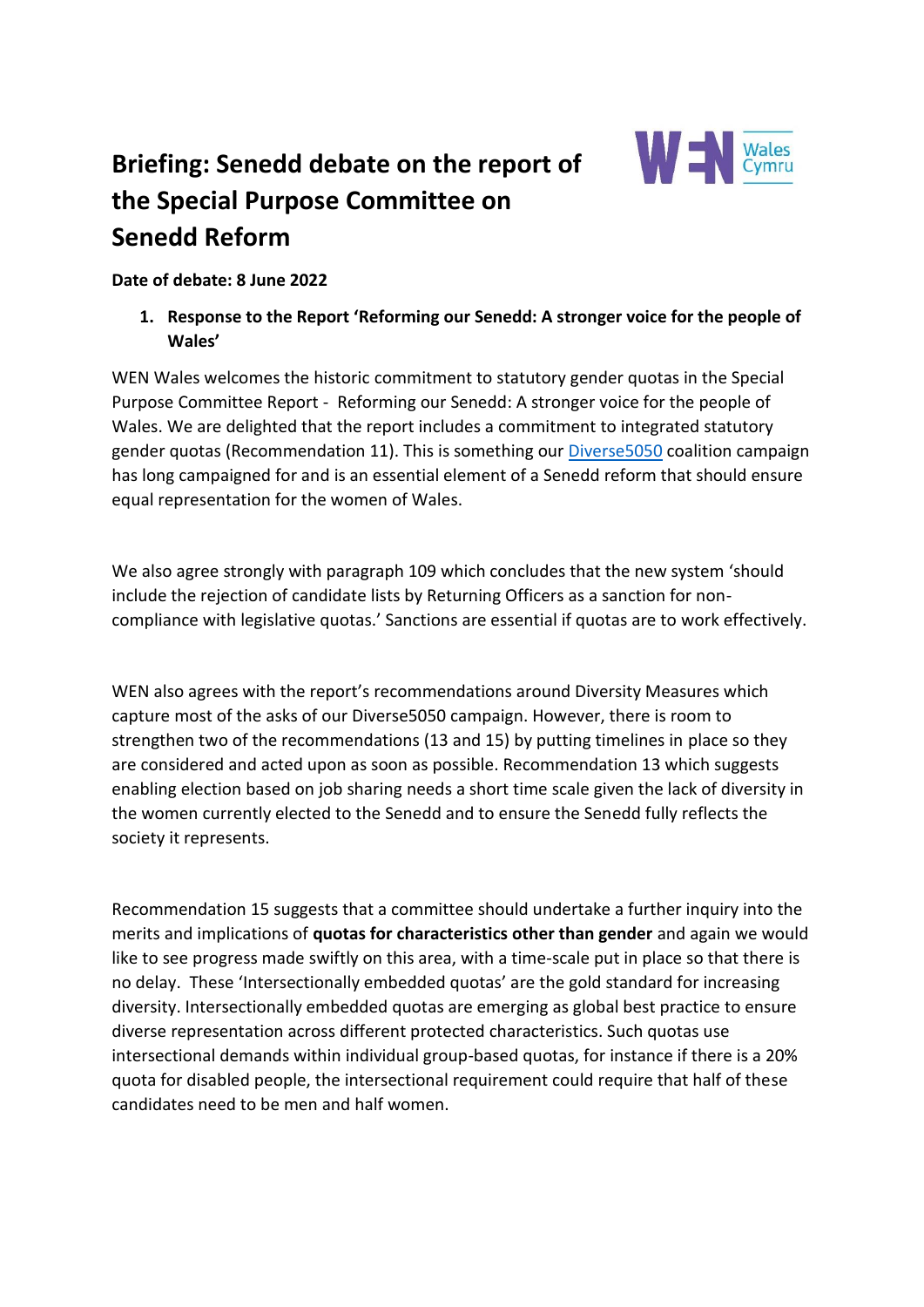WEN Wales is also pleased to see recommendations on the collection of anonymised candidate diversity data (Recommendation 12). This is essential if we are to measure progress and be able to compare political parties' performance on diversity.

The effectiveness of the proposed diversity measures needs to be closely monitored to ensure Black, Asian and ethnic minority women, disabled women, LGBTQ+ women and women with other protected characteristics are fairly represented in the Senedd and are not left behind.

There are other measures that WEN Wales believe can also make an important difference and which should be explored as the Senedd reform bill is being prepared including:

- Extending the Access to Elected Office Fund to support people with other protected characteristics, for instance through covering childcare and other caring expenses. (Paragraphs 142-145)
- Maintaining hybrid working in the Senedd to enable flexible working especially for women who have caring responsibilities or disabled people.

Ideally, these should be used in combination with quotas to address the range of different obstacles that underrepresented groups face.

## **2. Evidence supporting gender quotas**

- 1. Research on gender quotas shows that they are the "**single most effective tool for 'fast tracking' women's representation in elected bodies for government."** [\[1\]](https://ukc-word-edit.officeapps.live.com/we/wordeditorframe.aspx?ui=en%2DGB&rs=en%2DGB&wopisrc=https%3A%2F%2Fwenwales.sharepoint.com%2F_vti_bin%2Fwopi.ashx%2Ffiles%2F40f50341cff64b64b5dd60afd404feb5&wdprevioussession=32cd94b2%2De144%2D4999%2D8287%2Dd0eb1ccc258f&wdenableroaming=1&mscc=1&hid=AD0F43A0-C0A9-4000-39B3-27B21FEE2AAC&wdorigin=Other&jsapi=1&jsapiver=v1&newsession=1&corrid=a3299150-5341-4b04-b99b-0ec2afcdf062&usid=a3299150-5341-4b04-b99b-0ec2afcdf062&sftc=1&cac=1&mtf=1&sfp=1&instantedit=1&wopicomplete=1&wdredirectionreason=Unified_SingleFlush&rct=Medium&ctp=LeastProtected#_ftn1) Gender quotas are used world-wide by **over 100 countries** and are backed internationally by the United Nations Committee on the Elimination of Discrimination against Women (**CEDAW**), the Beijing Platform for Action, the EU and the Council of Europe.
- 2. Gender quotas should be enforced through legislation, and not just through voluntary measures as we need to 'bake in' gender equality into our electoral system. **Voluntary measures have failed us.** While the Senedd used to have gender parity in 2003, figures have decreased and now range behind Scotland for the first time since devolution. We know that women's representation differs widely between different parties and largely depends on the initiative of individual political groups.
- 3. The findings of the **Expert Panel on Assembly Electoral Reform** supported the introduction of gender quotas as part of electoral reform.
- **4. Ireland** has successfully used quotas requiring that at least 30 per cent of the candidates each party stands nationally are female (rising to 40% in 2023). **The percentage of women candidates increased 90 per cent at the 2016 election**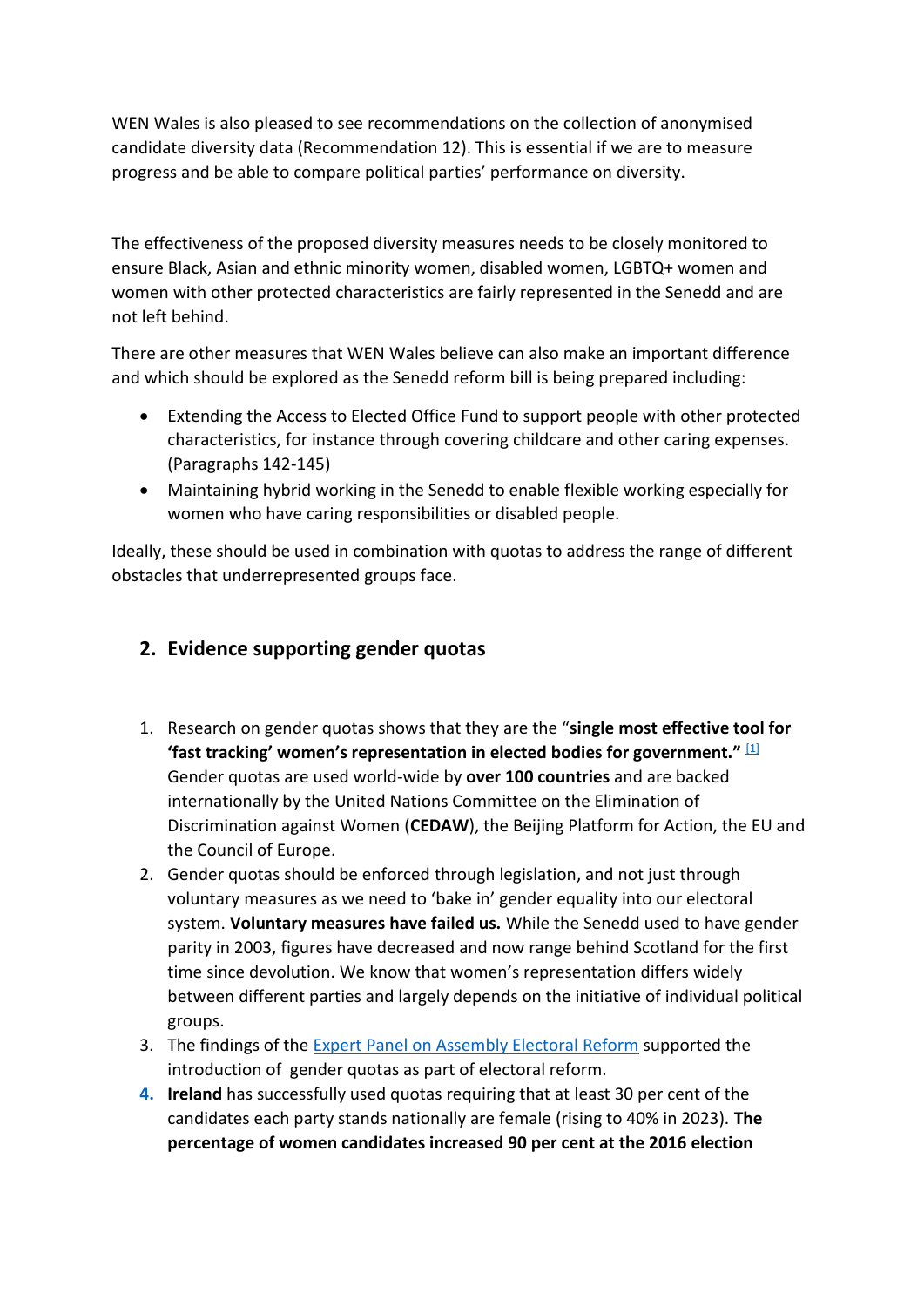compared to the 2011 election, with a corresponding **40 per cent increase in the**  number of women elected 35 in 2016 compared with 25 in 2011.<sup>[\[2\]](https://ukc-word-edit.officeapps.live.com/we/wordeditorframe.aspx?ui=en%2DGB&rs=en%2DGB&wopisrc=https%3A%2F%2Fwenwales.sharepoint.com%2F_vti_bin%2Fwopi.ashx%2Ffiles%2F40f50341cff64b64b5dd60afd404feb5&wdprevioussession=32cd94b2%2De144%2D4999%2D8287%2Dd0eb1ccc258f&wdenableroaming=1&mscc=1&hid=AD0F43A0-C0A9-4000-39B3-27B21FEE2AAC&wdorigin=Other&jsapi=1&jsapiver=v1&newsession=1&corrid=a3299150-5341-4b04-b99b-0ec2afcdf062&usid=a3299150-5341-4b04-b99b-0ec2afcdf062&sftc=1&cac=1&mtf=1&sfp=1&instantedit=1&wopicomplete=1&wdredirectionreason=Unified_SingleFlush&rct=Medium&ctp=LeastProtected#_ftn2)</sup>

5. WEN Wales and ERS Cymru commissioned an **expert legal opinion which found no legal reason as to why the Welsh Government should not pursue statutory gender quotas**. Gender quotas are arguably within legislative competence because the purpose of such legislation would not relate to a reserved matter (equality of opportunity) but to the devolved matter of elections. Even if it did relate to a reserved matter, such legislation would arguably fall within an exception to the reservation. (Please see paragraphs 110 -112 of report for the Special Purpose Committee's views).

## **3. Myth busting: common objections to quotas**

#### **"People should be elected on merit only"**

Women and other underrepresented groups face many social, cultural, and economic obstacles. Those groups who traditionally dominate politics, such as white middle class men, do not experience these to the same extent. Research on the [UK House of Commons](https://blogs.lse.ac.uk/politicsandpolicy/gender-quotas-do-not-pose-a-threat-to-merit-at-any-stage-of-the-political-process/) suggests that women elected through All-Women Shortlists (AWS – a form of voluntary party quota used in the UK Labour Party) are usually more experienced than their male colleagues. Quotas should be seen as a tool to break down some of the barriers that prevent women, disabled people, Black, Asian and minority ethnic people and people from the LGBTQ+ community becoming politicians. Quotas can help us advance towards a true meritocracy, rather than being an obstacle to it.

#### **"Quotas are patronising"**

Some people believe that using quotas for certain groups suggests that these candidates are less capable and need 'extra help' to get into political office. But the contrary is true. Quotas are being used because we recognise that these candidates have a harder time getting into political office, through no fault of their own but because of social inequalities and obstacles. Quotas are a way to acknowledge the unfair disadvantage that these candidates face and to address them.

## **"Quotas discriminate against dominant groups – e.g. gender quotas discriminate against men"**

The status quo discriminates against women and other underrepresented groups – in a much more far-reaching way than quotas discriminate against those groups who are traditionally advantaged. Quotas do not tip the scales the other way but are an effective step towards levelling the playing field.

#### **"Quotas are undemocratic– the electorate should decide"**

Democracy is about representing everyone's voices, but in our current system people's voices aren't represented equally. Quotas lead to the election of political leaders who better reflect the diverse communities they serve and can ensure their perspectives and lived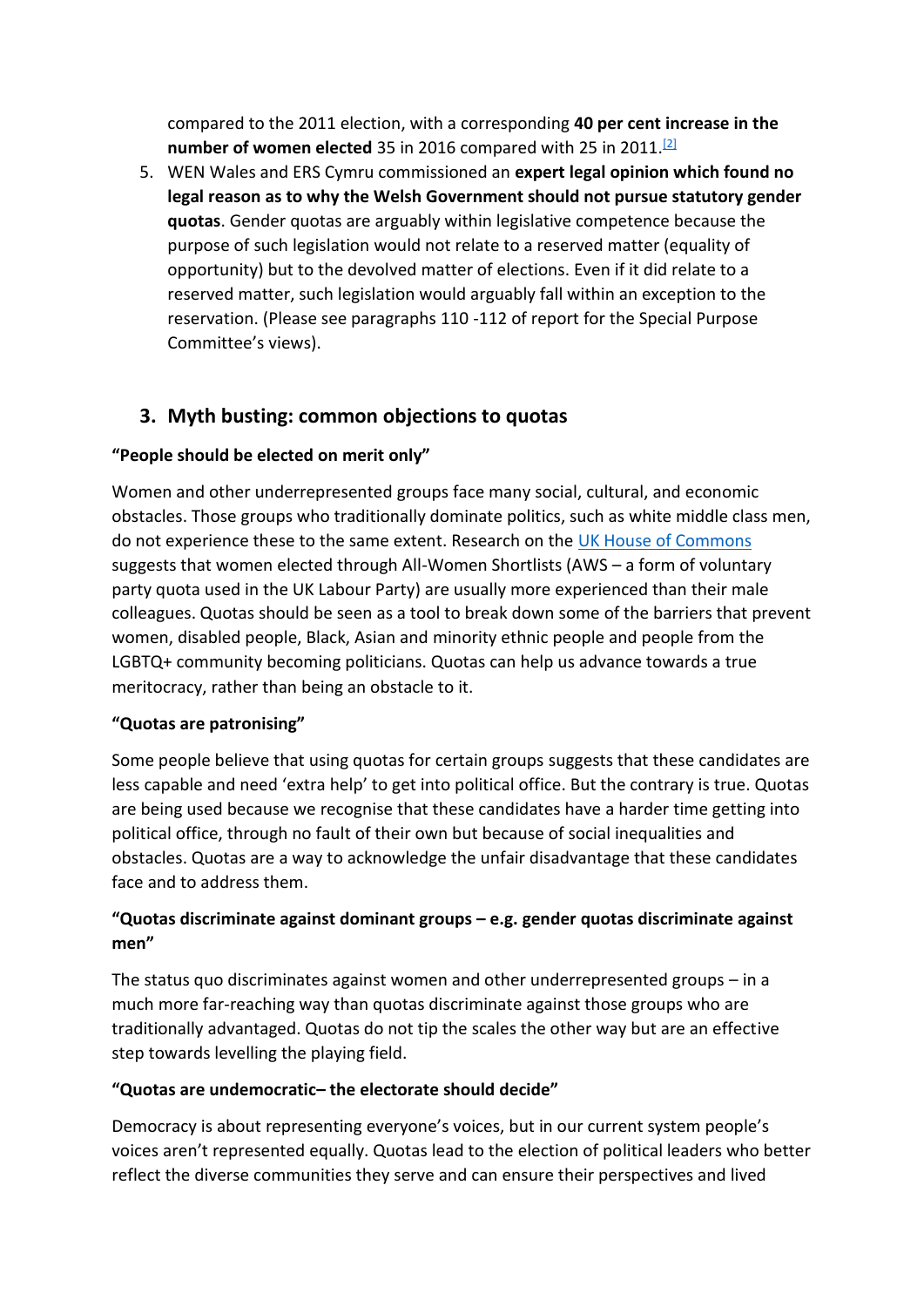experiences is brought to the decision-making table. Contrary to being undemocratic, quotas can help us strengthen our democracy in Wales and make space for those currently not represented in politics.

The idea that quotas are undemocratic is also contradicted by how popular they are. Gender quotas are now used in over 100 countries worldwide and an increasing number of countries also use them for other underrepresented groups, such as ethnic minorities, young people, or disabled people. In 2021, a citizens' assembly in Ireland [voted 80% in](https://www.citizensassembly.ie/en/about-the-citizens-assembly/meetings/the-citizens-assembly-publishes-final-report-on-gender-equality/final-report.pdf)  [favour of quotas.](https://www.citizensassembly.ie/en/about-the-citizens-assembly/meetings/the-citizens-assembly-publishes-final-report-on-gender-equality/final-report.pdf) Recent polling reported in the Western Mail shows wide public support for electoral reform to ensure gender parity in the Senedd. This is especially strong among young people in Wales, with 58% of 16-34's saying 'yes' compared to 46% of 35-54's.

# **Further information**

- [Briefing on diversity quotas](https://wenwales.org.uk/wp-content/uploads/2022/02/DiversityQuotas.WenWales.Final_.pdf) (WEN Wales)
- [Quotas: The myth and reality](https://wenwales.org.uk/quotas-the-myth-and-reality/) (WEN Wales)
- The [joint position statement](https://gov.wales/a-way-forward-for-senedd-reform) by the First Minister and the leader of Plaid Cymru

#### **ABOUT WEN Wales**

Our vision is a Wales free from Gender Discrimination. [Join us](http://www.wenwales.org.uk/join-us/) to help deliver that vision.

For further information please contact WEN Wales: Diverse5050 Campaign Manager Evelyn James, [evelyn@wenwales.org.uk](mailto:evelyn@wenwales.org.uk)

[www.wenwales.org.uk](http://www.wenwales.org.uk/) / @wenwales

[\[1\]](https://ukc-word-edit.officeapps.live.com/we/wordeditorframe.aspx?ui=en%2DGB&rs=en%2DGB&wopisrc=https%3A%2F%2Fwenwales.sharepoint.com%2F_vti_bin%2Fwopi.ashx%2Ffiles%2F40f50341cff64b64b5dd60afd404feb5&wdprevioussession=32cd94b2%2De144%2D4999%2D8287%2Dd0eb1ccc258f&wdenableroaming=1&mscc=1&hid=AD0F43A0-C0A9-4000-39B3-27B21FEE2AAC&wdorigin=Other&jsapi=1&jsapiver=v1&newsession=1&corrid=a3299150-5341-4b04-b99b-0ec2afcdf062&usid=a3299150-5341-4b04-b99b-0ec2afcdf062&sftc=1&cac=1&mtf=1&sfp=1&instantedit=1&wopicomplete=1&wdredirectionreason=Unified_SingleFlush&rct=Medium&ctp=LeastProtected#_ftnref1) Drude Dahlerup et al. (2013), *Atlas of Electoral Gender Quotas, International Institute for Democracy and Electoral Assistance [IDEA],* IPU and Stockholm University.

 $\frac{[2]}{]}$  $\frac{[2]}{]}$  $\frac{[2]}{]}$  Brennan, M. and Buckley, F. 'The Irish legislative gender quota: the first election', Administration, vol 65(2), May 2017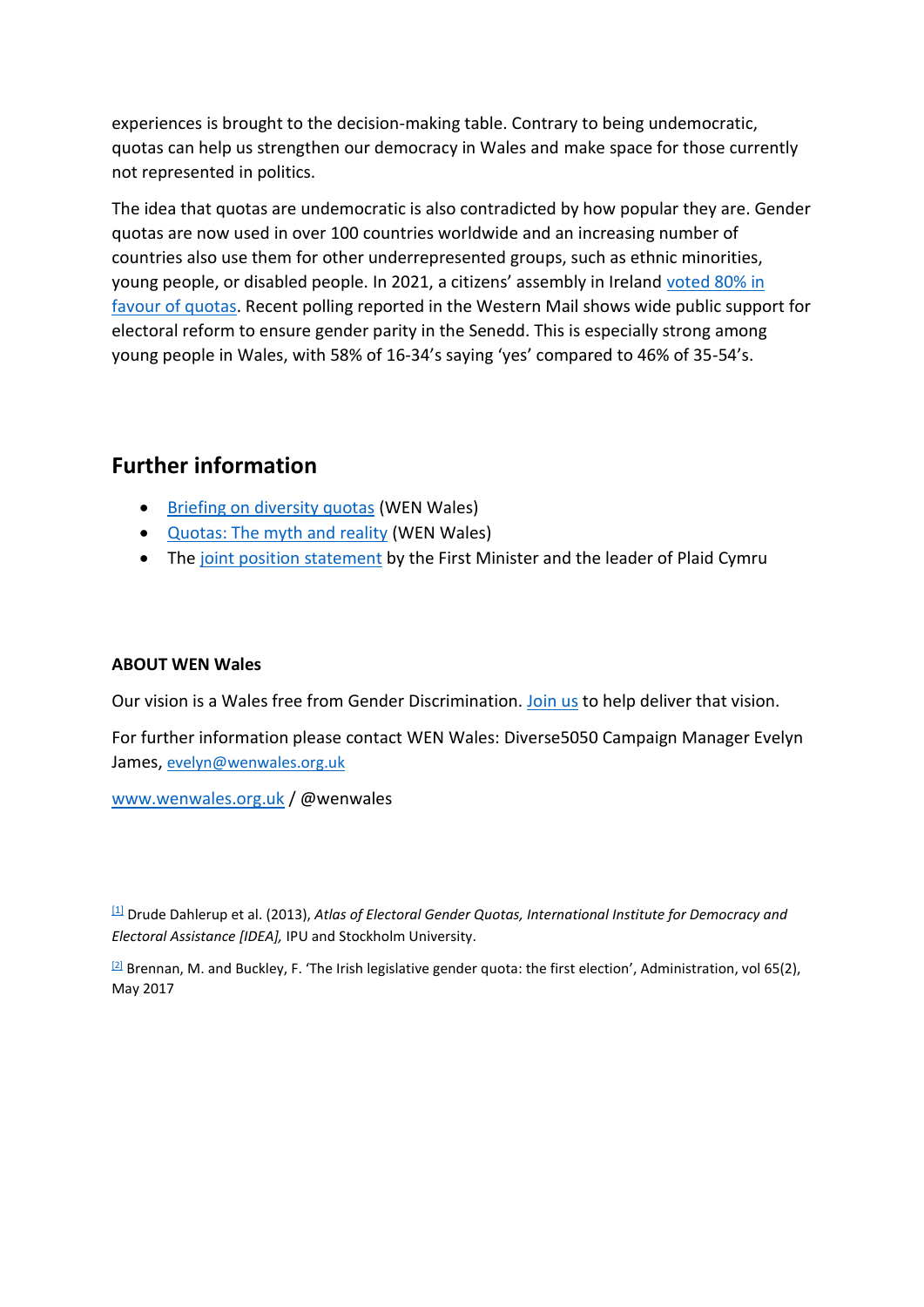

# **Briff: Dadl yn y Senedd ar adroddiad y Pwyllgor Diben Arbennig ar Ddiwygio'r Senedd**

**Dyddiad y ddadl: 8 Mehefin 2022**

#### **1. Ymateb i'r Adroddiad 'Diwygio ein Senedd: Llais cryfach i bobl Cymru'**

Mae RhCM Cymru yn croesawu'r ymrwymiad hanesyddol i gwotâu rhywedd statudol yn Adroddiad y Pwyllgor Diben Arbennig – Diwygio ein Senedd: Llais cryfach i bobl Cymru. Rydym yn falch iawn fod yr adroddiad yn cynnwys ymrwymiad i gwotâu rhywedd statudol ac integredig (Argymhelliad 11). Mae ymgyrch clymblaid [5050Amrywiol](https://wenwales.org.uk/campaign/diverse5050/) wedi ymgyrchu dros hyn ers amser hir ac mae'n agwedd allweddol ar broses diwygio'r Senedd a ddylai sicrhau cynrychiolaeth gyfartal i fenywod Cymru.

Rydym hefyd yn cytuno'n gryf â pharagraff 109 sy'n dod i'r casgliad canlynol, sef y dylai'r system newydd 'gynnwys gwrthod rhestrau ymgeiswyr gan Swyddogion Canlyniadau fel sancsiwn am beidio â chydymffurfio â chwotâu deddfwriaethol.' Mae sancsiynau yn hanfodol er mwyn sicrhau bod cwotâu yn gweithio'n effeithiol.

Mae RhCM hefyd yn cytuno ag argymhellion yr adroddiad ynghylch Mesurau Amrywiaeth sy'n cynnwys y rhan fwyaf o'r hyn y mae ein hymgyrch 5050Amrywiol yn gofyn amdano. Mae lle i atgyfnerthu dau o'r argymhellion (13 a 15), fodd bynnag, trwy gynnwys amserlenni fel eu bod yn cael eu hystyried a bod camau'n cael eu cymryd cyn gynted â phosibl. O ystyried y diffyg amrywiaeth ymhlith y menywod a gaiff eu hethol ar hyn o bryd i'r Senedd, ac er mwyn sicrhau bod y Senedd yn llwyr adlewyrchu'r gymdeithas y mae'n ei chynrychioli, mae angen lleihau'r amserlen ar gyfer Argymhelliad 13 sy'n awgrymu galluogi etholiadau ar sail anghenion rhannu swyddi.

Mae Argymhelliad 15 yn awgrymu y dylai pwyllgor gynnal ymchwiliad pellach i rinweddau a goblygiadau **cwotâu ar gyfer nodweddion ar wahân i rywedd**, ac eto hoffem weld bod camau'n cael eu cymryd ar fyrder yn y maes hwn, gydag amserlenni clir yn cael eu pennu er mwyn osgoi unrhyw oedi. Y 'cwotâu sydd wedi'u gwreiddio'n rhyngadrannol' yw'r safon aur ar gyfer cynyddu amrywiaeth. Mae cwotâu wedi'u gwreiddio'n rhyngadrannol yn dod i'r amlwg fel arfer gorau byd-eang i sicrhau cynrychiolaeth amrywiol ar draws gwahanol nodweddion gwarchodedig. Mae cwotâu o'r fath yn defnyddio gofynion rhyngadrannol o fewn cwotâu unigol sy'n seiliedig ar grwpiau, er enghraifft os oes yna gwota o 20% ar gyfer pobl anabl, gallai'r gofyniad rhyngadrannol ei gwneud yn ofynnol i hanner yr ymgeiswyr hyn fod yn ddynion a hanner yn fenywod.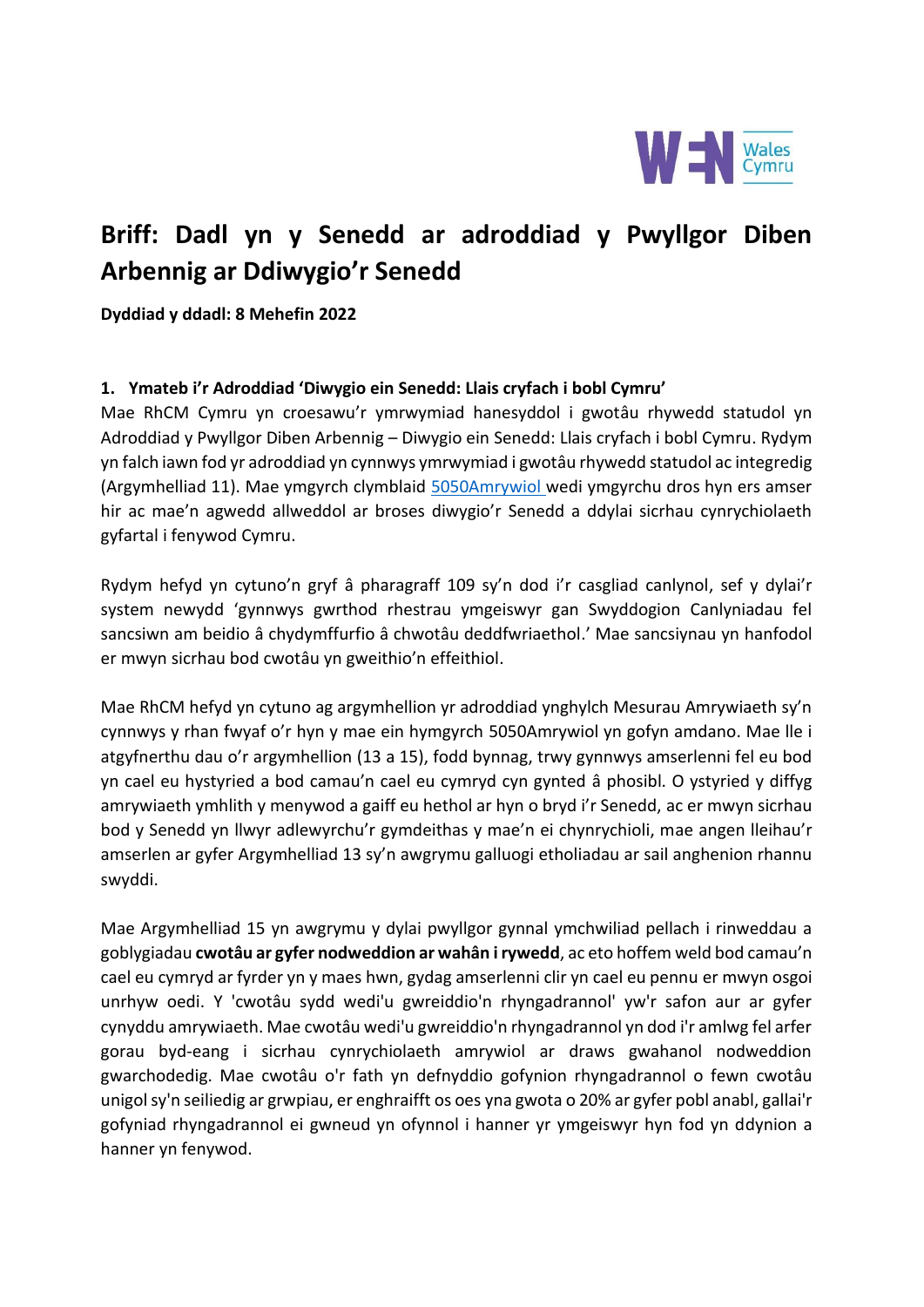Mae RhCM Cymru hefyd yn falch o weld argymhellion ynghylch casglu data dienw ar amrywiaeth ymgeiswyr (Argymhelliad 12). Mae hyn yn hanfodol er mwyn mesur cynnydd a gallu cymharu perfformiad y pleidiau gwleidyddol o ran amrywiaeth.

Mae angen monitro effeithiolrwydd y mesurau amrywiaeth arfaethedig yn ofalus er mwyn sicrhau bod menywod Du, Asiaidd ac o leiafrifoedd ethnig, menywod anabl, menywod LGBTQ+, a menywod â nodweddion gwarchodedig eraill yn cael eu cynrychioli'n deg yn y Senedd ac nad ydynt yn cael eu gadael ar ôl.

Mae yna fesurau eraill y mae RhCM Cymru yn credu y gallant hefyd wneud gwahaniaeth pwysig ac y dylid eu hystyried wrth i Fil Diwygio'r Senedd gael ei baratoi, gan gynnwys:

- Ymestyn y Gronfa Mynediad i'r Swyddfa Etholedig i gefnogi pobl â nodweddion gwarchodedig eraill, er enghraifft drwy gynnwys gofal plant a threuliau gofalu eraill. (Paragraffau 142-145)
- Cynnal gwaith hybrid yn y Senedd i alluogi gweithio hyblyg, yn enwedig ar gyfer menywod sydd â chyfrifoldebau gofalu neu bobl anabl.

Yn ddelfrydol, dylid defnyddio'r rhain ar y cyd â chwotâu i fynd i'r afael â'r rhwystrau gwahanol ac amrywiol y mae grwpiau heb gynrychiolaeth ddigonol yn eu hwynebu.

# **2. Y dystiolaeth o blaid cwotâu rhywedd**

- Mae ymchwil ynghylch cwotâu rhywedd yn dangos mai nhw yw'r **offeryn unigol mwyaf effeithiol ar gyfer 'cyflymu' cynrychiolaeth menywod mewn cyrff etholiadol ar gyfer llywodraeth.** <sup>1</sup> Caiff cwotâu rhywedd eu defnyddio ar draws y byd gan **dros 100 o wledydd**, a chânt eu cefnogi'n rhyngwladol gan Bwyllgor y Cenhedloedd Unedig ar Ddileu Gwahaniaethu yn erbyn Menywod (**CEDAW**), Platfform Beijing ar gyfer Gweithredu, yr UE a Chyngor Ewrop.
- Dylai cwotâu rhywedd gael eu gorfodi trwy ddeddfwriaeth, ac nid trwy fesurau gwirfoddol yn unig gan fod angen i ni 'ymwreiddio' cydraddoldeb rhywedd yn ein system etholiadol. **Nid yw mesurau gwirfoddol wedi llwyddo.** Er gwaethaf y ffaith bod yna gydraddoldeb rhwng y rhywiau yn y Senedd yn 2003, mae'r ffigurau wedi lleihau ac mae Cymru bellach ar ei hôl hi o gymharu â'r Alban, a hynny am y tro cyntaf ers datganoli. Rydym yn gwybod bod cryn wahaniaeth rhwng y pleidiau o safbwynt cynrychiolaeth menywod, ac mae'r sefyllfa'n dibynnu'n fawr ar flaengaredd pleidiau gwleidyddol unigol.
- Roedd casgliadau'r [Panel Arbenigol ar Ddiwygio Etholiadol](https://senedd.wales/how-we-work/our-role/future-senedd-reform/expert-panel-on-electoral-reform/) o blaid cyflwyno cwotâu rhywedd yn rhan o fesurau diwygio etholiadol.
- Mae **Iwerddon** wedi defnyddio cwotâu yn llwyddiannus gan ei gwneud yn ofynnol sicrhau bod o leiaf 30 y cant o ymgeiswyr pob plaid sy'n sefyll yn genedlaethol yn fenywod (gan godi i 40% yn 2023). **Cynyddodd canran yr ymgeiswyr benywaidd 90 y**

<sup>1</sup> Drude Dahlerup et al. (2013), *Atlas of Electoral Gender Quotas, International Institute for Democracy and Electoral Assistance [IDEA],* IPU a Phrifysgol Stockholm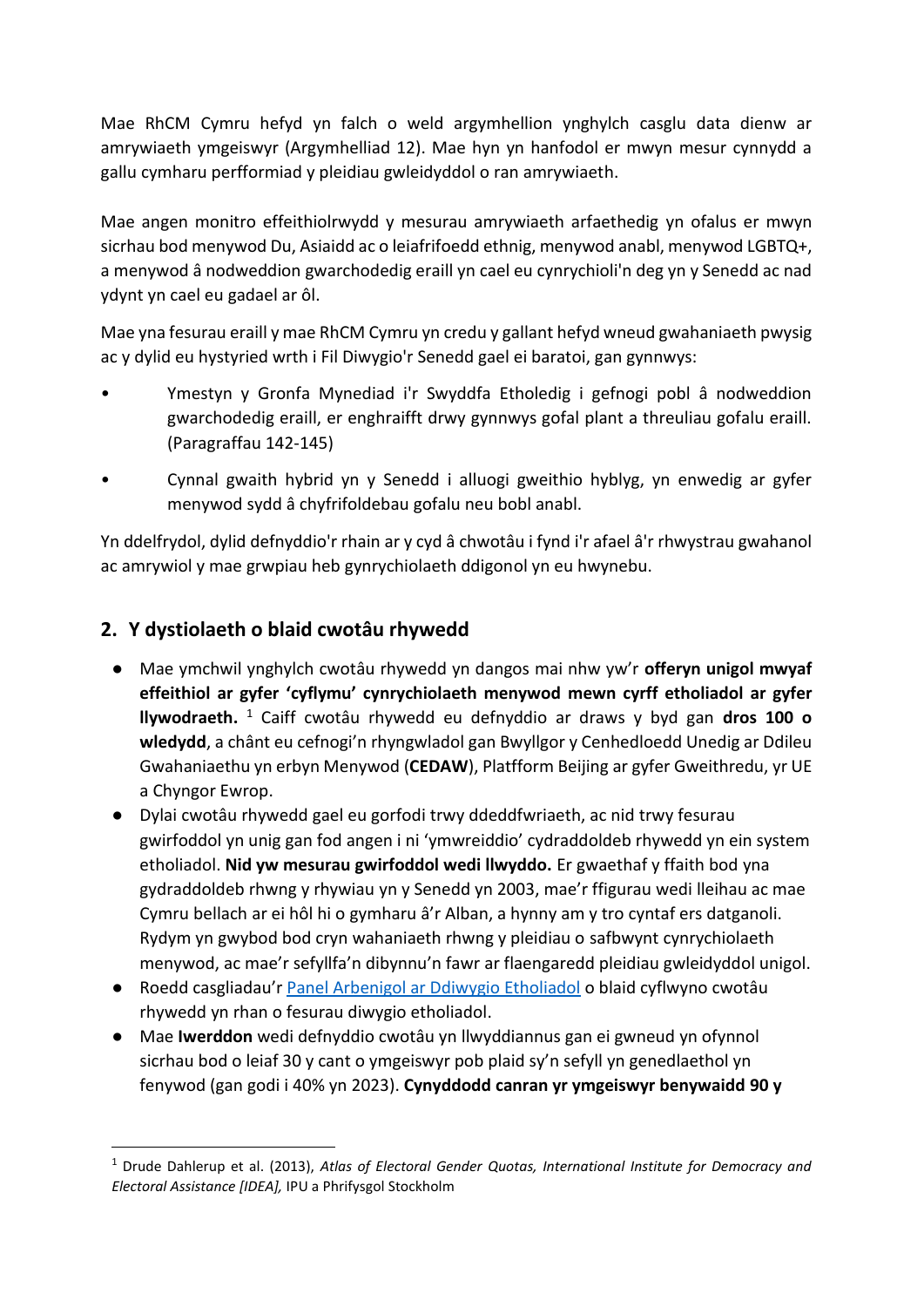**cant yn etholiad 2016** o gymharu ag etholiad 2011, a gwelwyd **cynnydd cyfatebol o 40 y cant yn nifer y menywod a etholwyd –** 35 yn 2016 o gymharu â 25 yn 2011.<sup>2</sup>

● Aeth RhCM Cymru ac ERS Cymru ati i gomisiynu **barn gyfreithiol arbenigol nad oedd yn gallu pennu unrhyw reswm cyfreithiol pam na ddylai Llywodraeth Cymru gyflwyno cwotâu rhywedd statudol**. Gellid dadlau bod cwotâu rhywedd o fewn cymhwysedd deddfwriaethol oherwydd na fyddai diben deddfwriaeth o'r fath yn gysylltiedig â mater a gedwir yn ôl (cyfle cyfartal) ond yn hytrach â mater datganoledig etholiadau. Hyd yn oed pe byddai'n gysylltiedig â mater a gedwir yn ôl, gellid dadlau y byddai deddfwriaeth o'r fath yn rhan o eithriad i'r mater a gedwir yn ôl. (Gweler paragraffau 110-112 yr adroddiad i weld sylwadau'r Pwyllgor Diben Arbennig).

# **3. Herio'r myth: gwrthwynebiadau cyffredin i gwotâu**

## **"Dylai pobl gael eu hethol ar sail teilyngdod yn unig"**

Mae menywod a grwpiau eraill heb gynrychiolaeth ddigonol yn wynebu llawer o rwystrau cymdeithasol, diwylliannol ac economaidd. Nid yw'r grwpiau hynny sy'n draddodiadol yn dominyddu gwleidyddiaeth, megis dynion dosbarth canol gwyn, yn profi'r rhwystrau hyn i'r un graddau. Mae ymchwil ar [Dŷ'r Cyffredin y DU](https://blogs.lse.ac.uk/politicsandpolicy/gender-quotas-do-not-pose-a-threat-to-merit-at-any-stage-of-the-political-process/) yn awgrymu bod menywod sy'n cael eu hethol trwy Restrau Byr i Fenywod (AWS – math o gwota gwirfoddol mewn plaid a ddefnyddir ym Mhlaid Lafur y DU) fel arfer yn fwy profiadol na'u cydweithwyr gwrywaidd. Dylid ystyried cwotâu yn ddull o chwalu rhai o'r rhwystrau sy'n atal menywod, pobl anabl, pobl dduon, Asiaidd a lleiafrifoedd ethnig, a phobl o'r gymuned LGBTQ+ rhag dod yn wleidyddion. Gall cwotâu ein helpu i symud ymlaen tuag at wir deilyngdod, yn hytrach na bod yn rhwystr iddo.

## **"Mae cwotâu yn nawddoglyd"**

Mae rhai pobl yn credu bod defnyddio cwotâu ar gyfer rhai grwpiau yn awgrymu bod yr ymgeiswyr hyn yn llai galluog a bod angen 'help ychwanegol' arnynt i fynd i swydd wleidyddol. Ond mae'r gwrthwyneb yn wir. Mae cwotâu'n cael eu defnyddio oherwydd ein bod yn cydnabod y gallai fod yn fwy anodd i'r ymgeiswyr hyn ennill swydd wleidyddol, heb fod unrhyw fai arnynt hwy eu hunain ond oherwydd anghydraddoldebau a rhwystrau cymdeithasol. Mae cwotâu yn ffordd o gydnabod yr anfantais annheg y mae'r ymgeiswyr hyn yn ei hwynebu ac o fynd i'r afael â hwy.

## **"Mae cwotâu yn gwahaniaethu yn erbyn grwpiau sy'n dominyddu – e.e. mae cwotâu rhywedd yn gwahaniaethu yn erbyn dynion"**

Mae'r sefyllfa bresennol yn gwahaniaethu yn erbyn menywod a grwpiau eraill a dangynrychiolir – mewn modd llawer mwy pellgyrhaeddol nag y byddai cwotâu yn gwahaniaethu yn erbyn y grwpiau hynny sydd fel rheol â mantais. Nid yw cwotâu yn troi'r fantol ond maent yn gam effeithiol tuag at sicrhau tegwch.

<sup>&</sup>lt;sup>2</sup> Brennan, M. and Buckley, F. 'The Irish legislative gender quota: the first election', Administration, vol 65(2), Mai 2017